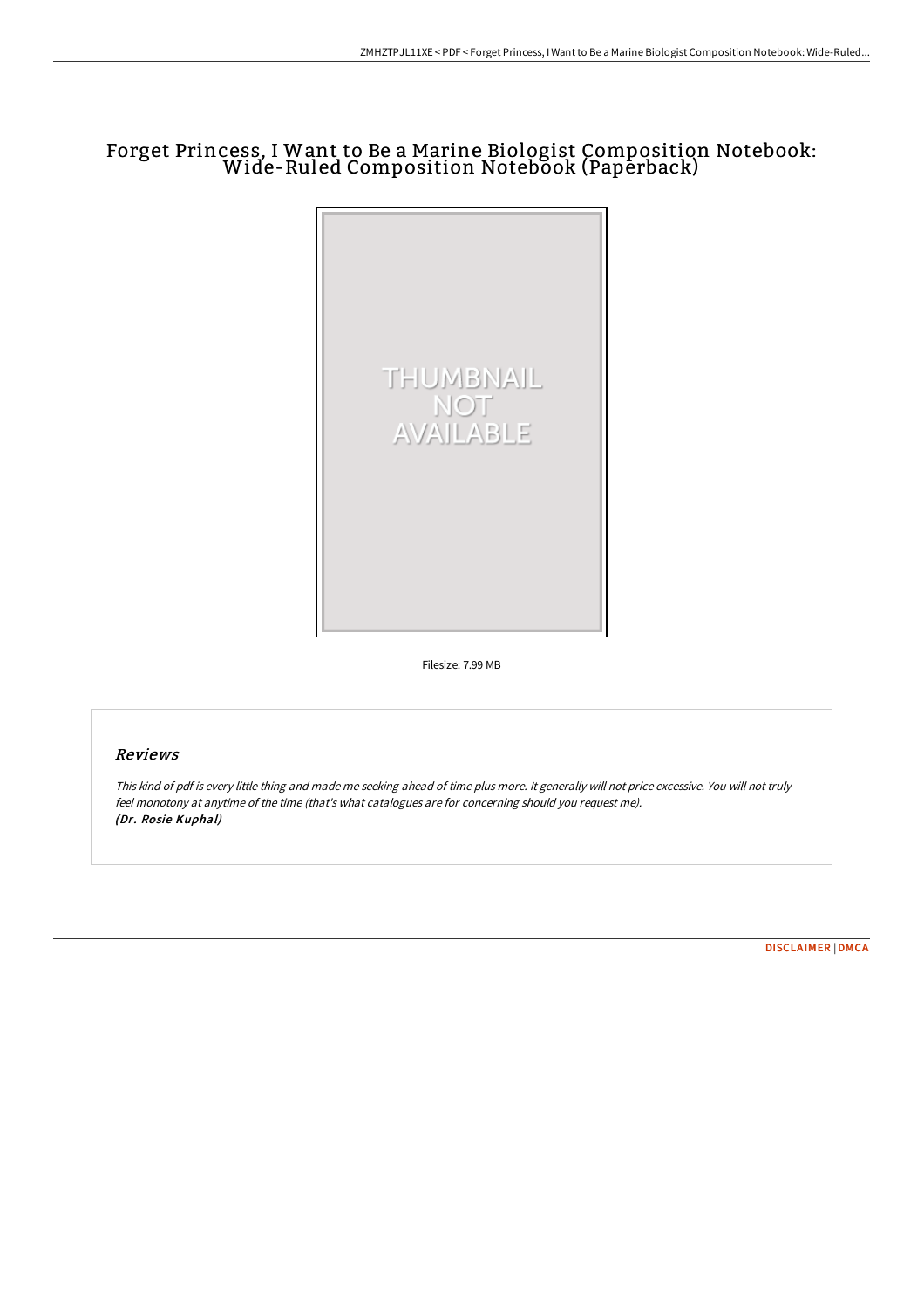## FORGET PRINCESS, I WANT TO BE A MARINE BIOLOGIST COMPOSITION NOTEBOOK: WIDE-RULED COMPOSITION NOTEBOOK (PAPERBACK)



To get Forget Princess, I Want to Be a Marine Biologist Composition Notebook: Wide-Ruled Composition Notebook (Paperback) PDF, remember to click the button beneath and save the ebook or have accessibility to additional information which might be related to FORGET PRINCESS, I WANT TO BE A MARINE BIOLOGIST COMPOSITION NOTEBOOK: WIDE-RULED COMPOSITION NOTEBOOK (PAPERBACK) book.

Createspace Independent Publishing Platform, 2017. Paperback. Condition: New. Language: English . Brand New Book \*\*\*\*\* Print on Demand \*\*\*\*\*.Composition Notebook: Wide Ruled Writer s Notebook for School / Student / Kindergarten+. This tough matte paperback wide-ruled composition notebook is perfect for the future scientist! It s cover reads, Forget Princess, I Want to Be A Marine Biologist and features an ocean animals theme with whales, a dolphin, starfish, a shark, an octopus, crab and shell. Encourage your little girl to dream big with this cool marine biology notebook. Show her you support women and girls in science, technology, engineering and math (STEM) and her goal of becoming a future ocean life scientist. Encourage your daughter, niece or student to study hard and participate in science class with this notebook. Your little female geek or nerd will love showing this off at school. Your environmentalist, conservationist, beach and surf loving girl will love it too. Softback Primary Composition Notebook with each page fully ruled with a Forget Princess, I Want to Be A Marine Biologist themed cover. Tough matte paperback. Binding: Professional trade paperback binding, meaning. it s bound securely, to the same standard as the books in your local library. Interior: 101 pages of Wide ruled paper. Cover: Tough matte paperback with whales, a dolphin, starfish, a shark, an octopus, crab and shell, to inspire and entertain. Dimensions: Standard Composition notebook size: 7.44 x 9.69 in Interior: - 101 pages - Slightly wider ruled to assist the younger writer, [Please note: This is a plain ruled notebook. There is no internal content pertaining to sea creatures. We advise customers use the search inside facility before purchasing.].

H Read Forget Princess, I Want to Be a Marine Biologist [Composition](http://techno-pub.tech/forget-princess-i-want-to-be-a-marine-biologist-.html) Notebook: Wide-Ruled Composition Notebook (Paperback) Online

Download PDF Forget Princess, I Want to Be a Marine Biologist [Composition](http://techno-pub.tech/forget-princess-i-want-to-be-a-marine-biologist-.html) Notebook: Wide-Ruled Composition Notebook (Paperback)